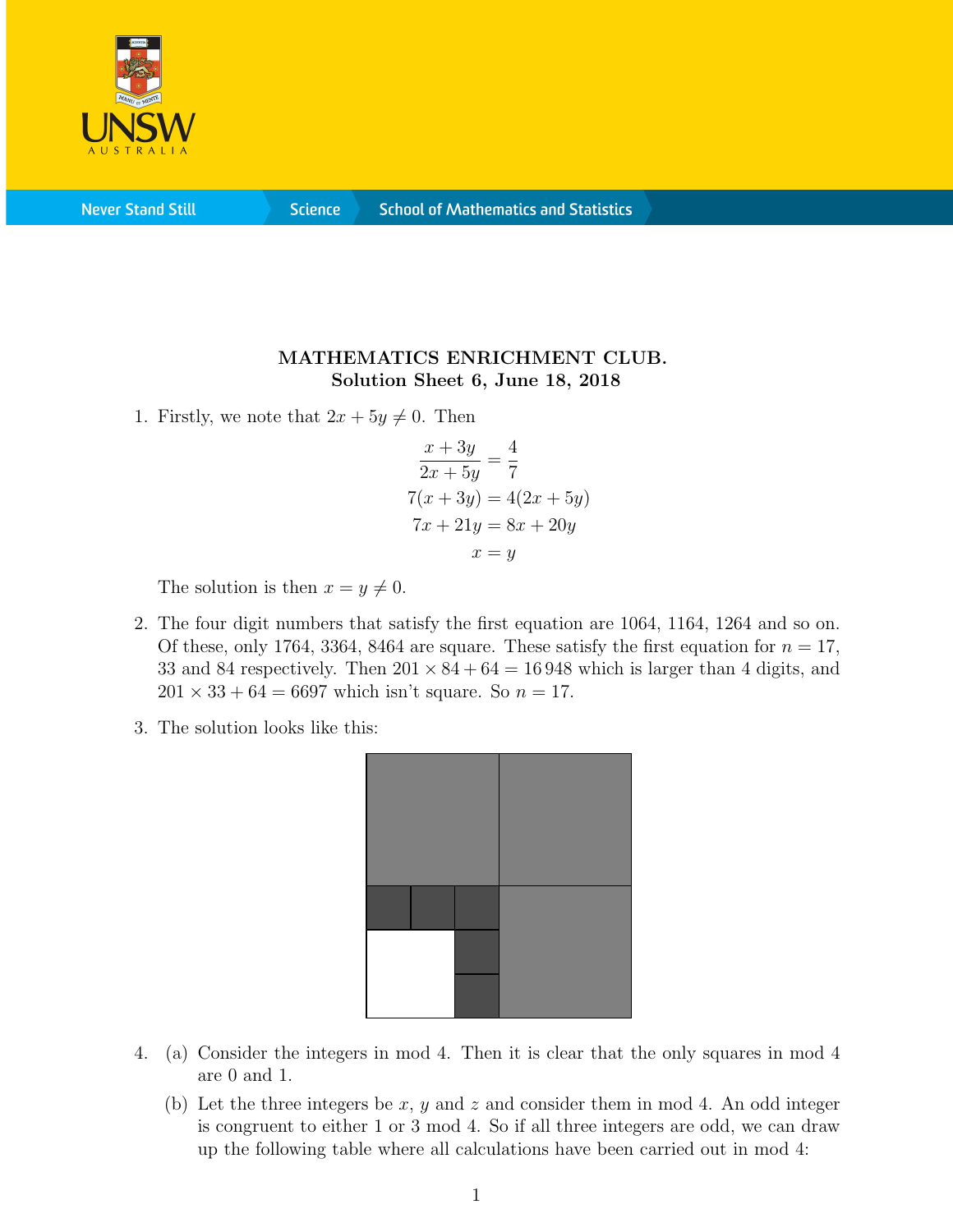|  |                            | $x \quad y \quad z \mid x + y \quad x + z \quad y + z$                                                         |  |
|--|----------------------------|----------------------------------------------------------------------------------------------------------------|--|
|  |                            |                                                                                                                |  |
|  |                            |                                                                                                                |  |
|  |                            | $\begin{array}{ccc ccc c} 1 & 1 & 1 & 2 & 2 & 2 \\ 1 & 1 & 3 & 2 & 0 & 0 \\ 1 & 3 & 3 & 0 & 0 & 2 \end{array}$ |  |
|  | $3 \quad 3 \quad 3 \mid 2$ | $\mathcal{P}$ and $\mathcal{P}$                                                                                |  |

We know from part (a) that squares are either 0 or 1 mod 4, so none of these combinations works.

Without loss of generality, suppose that  $x$  is even but both  $y$  and  $z$  are odd. Then the table is as follows:

| $\boldsymbol{x}$ |                |               | $y \quad z \mid x+y$ | $x + z$ | $y + z$        |
|------------------|----------------|---------------|----------------------|---------|----------------|
| $\overline{0}$   | $\mathbf{1}$   | $\mathbf{1}$  |                      |         | $\overline{2}$ |
| $\overline{0}$   | $\mathbf{1}$   | -3            | $\overline{1}$       | 3       |                |
| $\overline{0}$   | 3 <sup>1</sup> | -3            | 3                    | 3       | 2              |
| $\overline{2}$   | $1 \quad 1$    |               | 3                    | 3       | 9              |
| $\overline{2}$   |                | 3             | 3                    |         | 0              |
| $\overline{2}$   | 3              | $\mathcal{S}$ |                      |         | 9              |

Once again, we see that this does not work if two of the integers are odd. Consequently, at most one of the integers is odd. (It can be seen that  $x, y \equiv 0$  and  $z \equiv 1$  or  $x, y \equiv 2$  and  $z \equiv 3 \mod 4$ , for instance, might work.)

- (c) Try 19, 30 and 6.
- 5. Let  $KG$ , LG and GM be perpendiculars from G to AB, AC and BD, respectively. Then  $\triangle BKG$  and  $\triangle BGM$  are two right triangles with a smaller angle and a hypotenuse in common, so  $\triangle BKG \equiv \triangle BGM$ . Thus  $GK = GM$ . By a similar argument, it can be shown that  $GM = GL$ . Consequently,  $\triangle GAK \equiv \triangle GAL$ , and so GA bisects  $\angle BAC$ , as required.



As you can see from the proof, the points  $K, L$ , and M are equidistant from G. Thus G is the centre of a circle that can be drawn inside the triangle and tangent to each side, which is called the inscribed circle.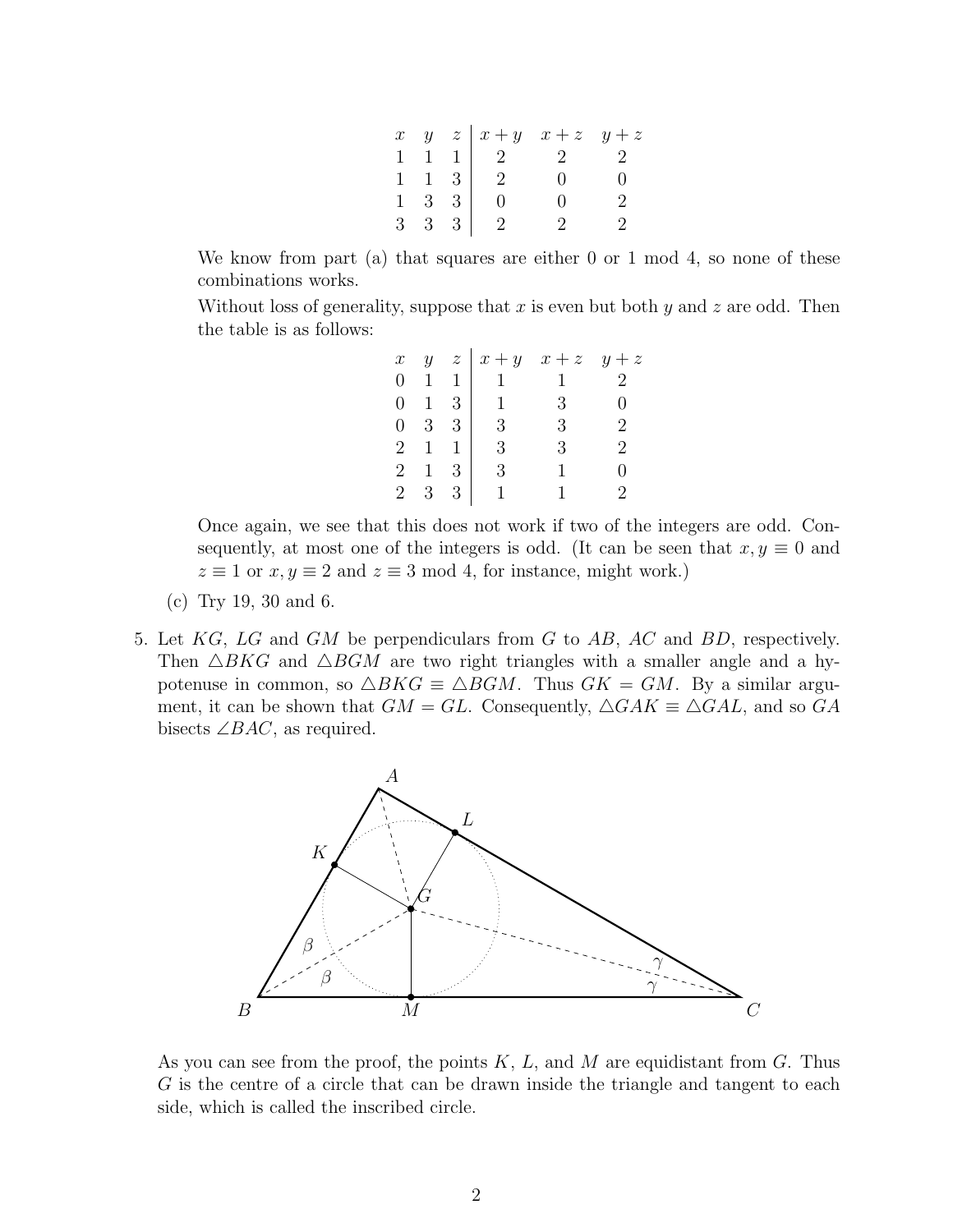## Senior Questions

- 1. Use mathematical induction.
- 2. Recall that  $1^2+2^2+3^2+\ldots+n^2=\frac{n(2n+1)(n+1)}{6}$  $\frac{1}{6}$ . Then  $\lim_{n\to\infty}$  $1^2 + 2^2 + 3^2 + \ldots + n^2$  $\frac{n^3}{n^3} =$ 1 3 .
- 3. (a) The graph should be as follows:



(b) And the graph with the inverse function shown is as follows:



(c) Let  $y = W(x)$ . Then by definition,  $x = ye^y$ . Differentiating implicitly with respect to  $x$ , we have

$$
1 = \frac{dy}{dx}e^y + ye^y \frac{dy}{dx}
$$

$$
1 = e^y(1+y)\frac{dy}{dx}
$$